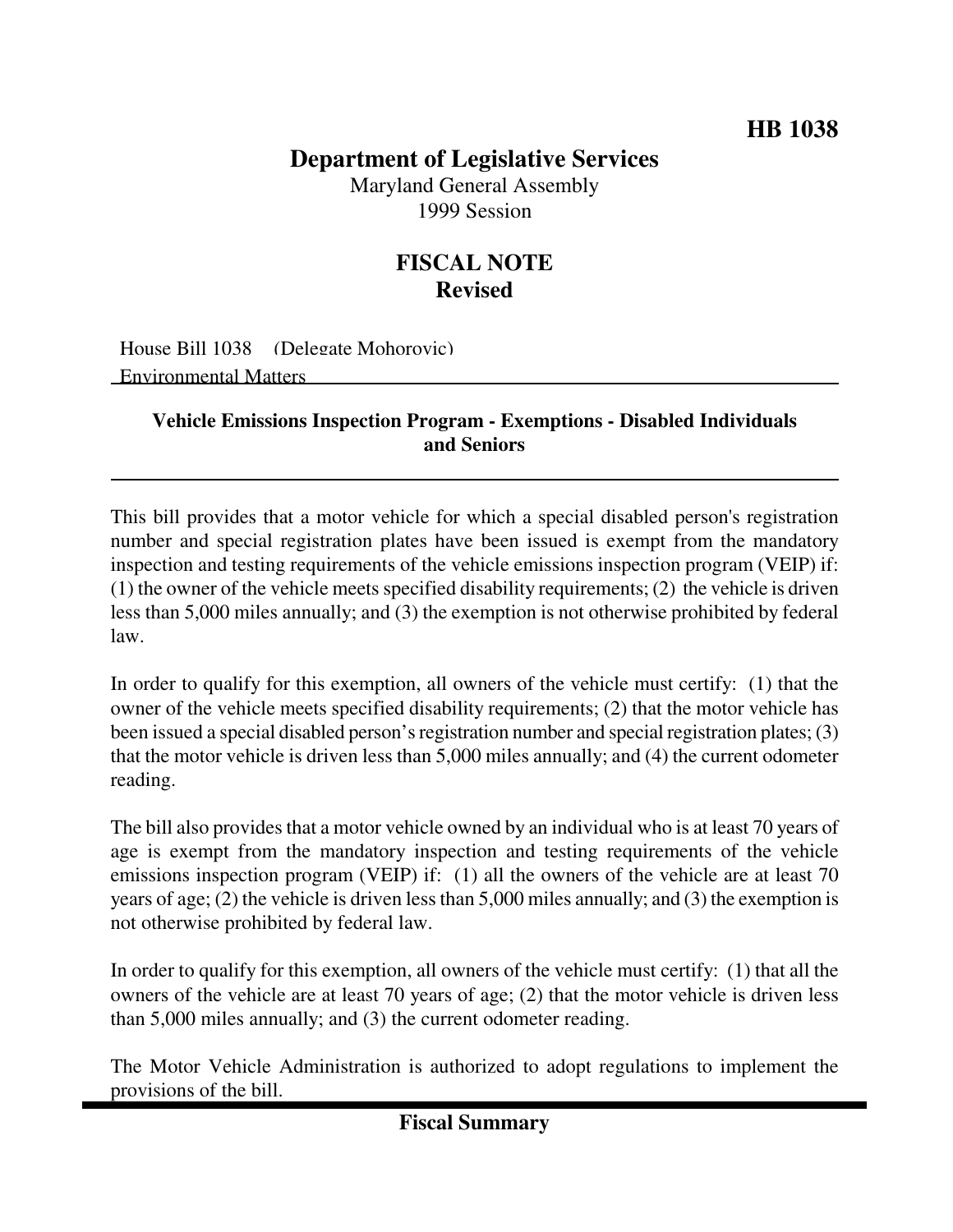**State Effect:** Special fund revenue loss of \$90,000 in FY 2000 and \$120,000 annually thereafter. Special fund expenditure increase of \$70,000 in FY 2000. Out-years reflect inflation and annualization. Potential indeterminate loss of federal funds. The senior citizen exemption codifies existing regulations.

| (in dollars)           | FY 2000     | FY 2001     | FY 2002     | FY 2003     | FY 2004     |
|------------------------|-------------|-------------|-------------|-------------|-------------|
| SF Revenues            | (\$90,000)  | (\$120,000) | (\$120,000) | (\$120,000) | (\$120,000) |
| FF Revenues            |             |             |             |             |             |
| <b>SF Expenditures</b> | \$70,000    | \$80,500    | \$82,800    | \$85,200    | \$87,600    |
| Net Effect             | (\$160,000) | (\$200,500) | (\$202,800) | (\$205,200) | (\$207,600) |

Note: () = decrease;  $GF = general$  funds;  $FF = federal$  funds;  $SF = special$  funds; - = indeterminate effect

**Local Effect:** Minimal.

**Small Business Effect:** Minimal.

## **Fiscal Analysis**

**State Effect:** Approximately 1.4 million vehicles are required to submit to the VEIP test annually.

The Motor Vehicle Administration (MVA) reports that there are approximately 80,000 vehicles with disabled license plates and that approximately 40,000 would qualify for the exemption granted by the bill and that of these 20,000 would already be exempted as a result of the current over 70 years of age exemption. As a result, approximately 20,000 vehicles would be eligible to claim the exemption offered by the bill. This would result in a loss of \$90,000 in special fund revenue in fiscal 2000, due to the bill's October 1 effective date, and \$120,000 annually thereafter (the VEIP test fee is \$12 and the test is required every two years).

The MVA reports that special fund expenditures could increase by an estimated \$69,957 in fiscal 2000, which accounts for the bill's October 1, 1999 effective date. This estimate reflects the cost of hiring two customer service representatives to review documentation submitted by individuals seeking the exemption, recording and verifying mileage information, and preparing correspondence. It includes salaries, fringe benefits, one-time start-up costs, and ongoing operating expenses.

The MVA also estimates a one-time expenditure increase of approximately \$10,000 for revising VEIP forms and brochures that are mailed to vehicle owners to include the new

HB 1038 / Page 2